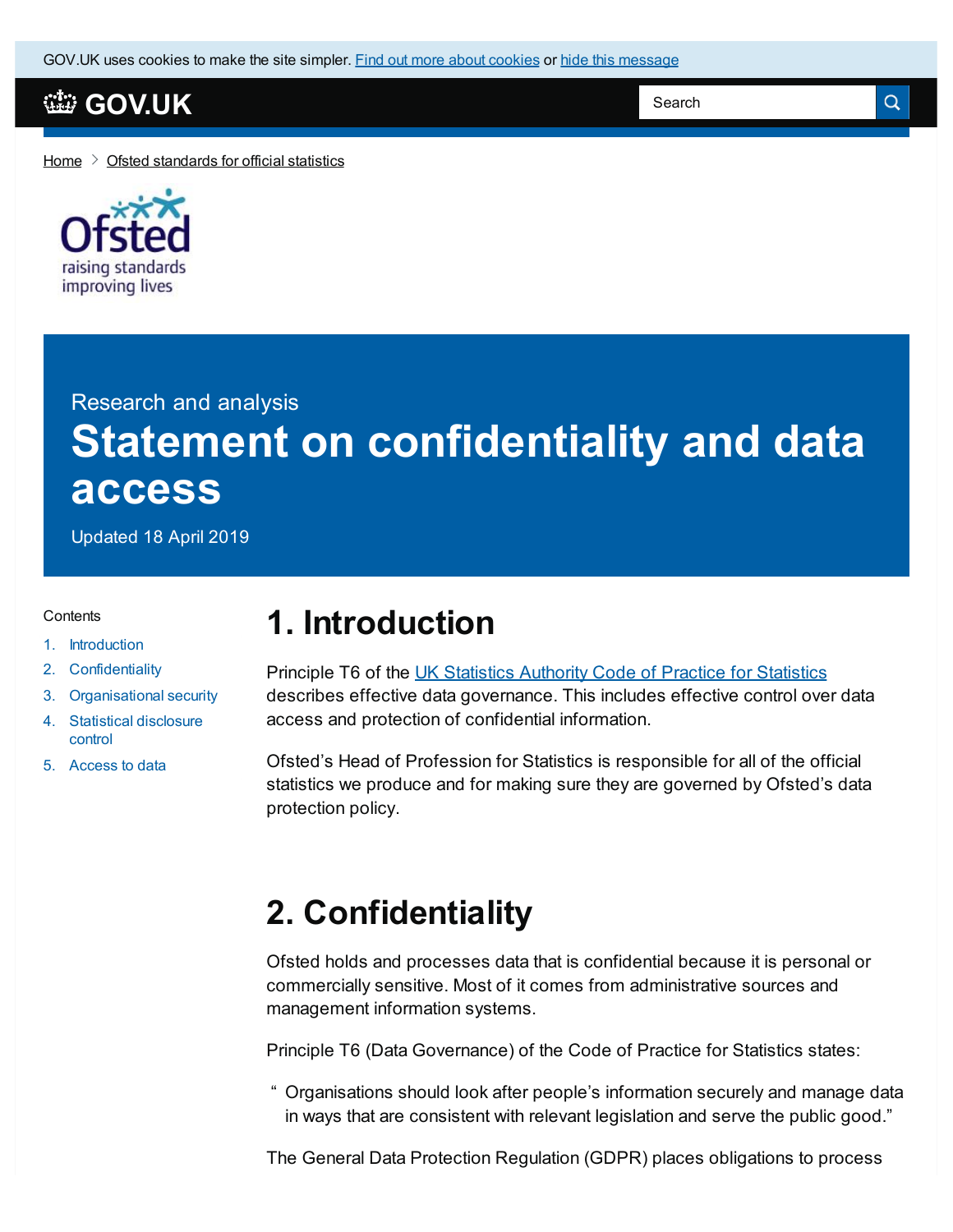personal information fairly and with transparency, putting individuals in control of how their information is processed.

Ofsted maintains the confidentiality of the data it receives, stores and processes. Staff who work with data receive criminal record checks and training in protecting and managing information.

We publish privacy [notices](https://www.gov.uk/government/publications/ofsted-privacy-notices) for the different types of personal information it collects, stores and processes.

## **2.1 Physical security**

All Ofsted staff and visitors are required to wear a pass and use it to access and move around premises. Physical access is strictly controlled in line with Ofsted policy and there is no public access to any part of the organisation where confidential statistical data may be held.

## **2.2 Technical security**

We control access to information through password protections and other rolebased access controls.

Where necessary, we use transport-level encryption to reduce the risk of unauthorised interception. Rarely, where there are specific additional information risks, we add other measures to protect information.

# <span id="page-1-0"></span>**3. Organisational security**

Ofsted has an information management team responsible for policy, guidance and advice on data protection, information access, assurance and management.

Business Information Risk Owners and Information Asset Managers are responsible for the day-to-day implementation of the policy. They make sure data resources are managed in accordance with:

- the Code of Practice and its supporting protocols
- this compliance statement
- Ofsted's statutory obligations

Responsible statisticians are also accountable for:

compiling and maintaining metadata for the life cycle of each statistical resource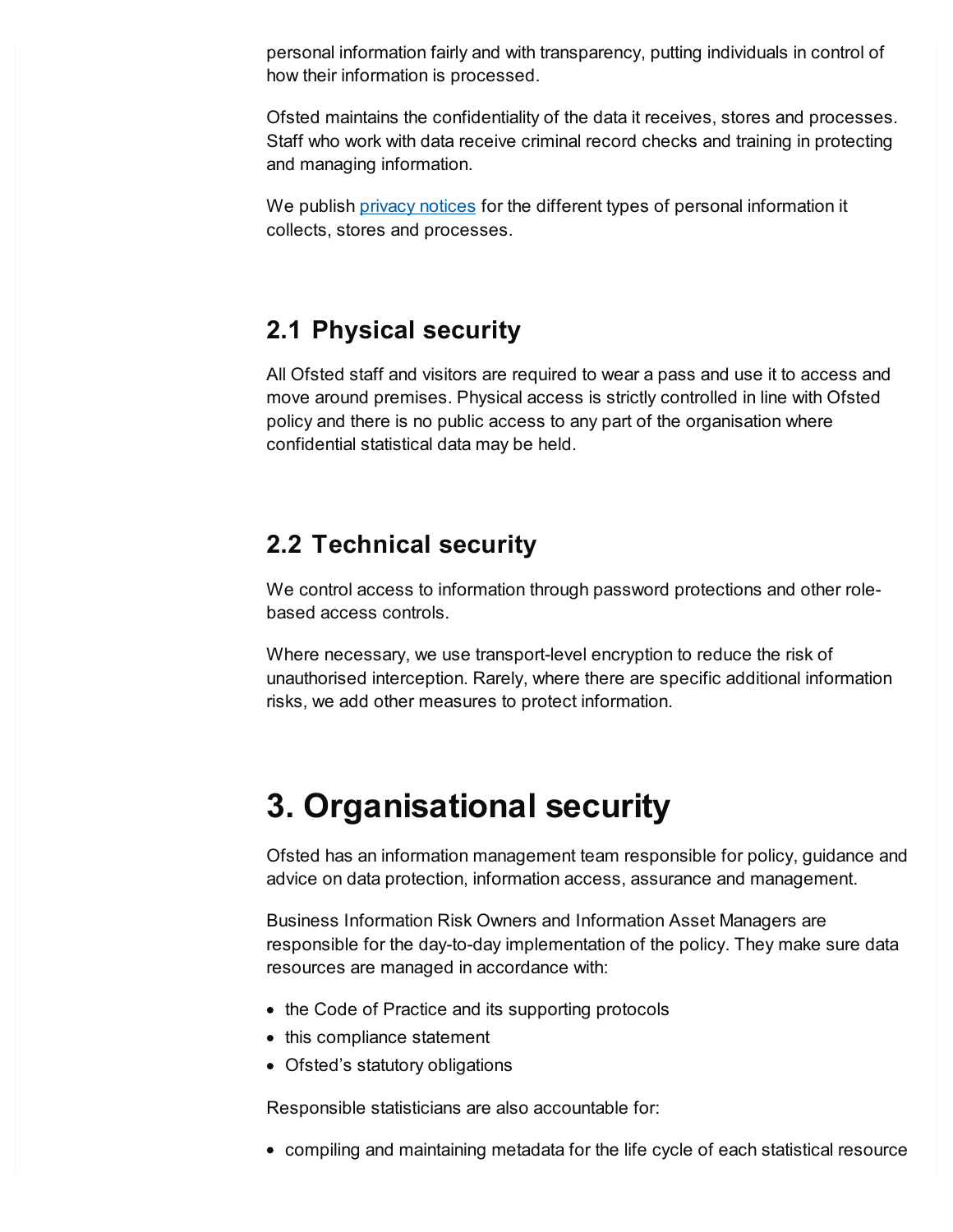- guarding the integrity and security of their data holdings in accordance with Ofsted's policies on security and business continuity
- archiving their resources in line with Ofsted's policy on data retention, preservation, and destruction

Responsible statisticians' duties will evolve to match the development of each of the systems and policies described above.

# <span id="page-2-0"></span>**4. Statistical disclosure control**

Ofsted uses statistical disclosure control (SDC) to ensure that individuals or groups can't be identified from statistical data. This means that:

- confidential information about a person or unit (such as a household or business) is not made available
- different outputs from the same source, or outputs from different sources, can't be combined to reveal information about a person or a group of people

## **4.1 Suppression and rounding of data**

Ofsted uses suppression and rounding of data for disclosure control. For example, suppression of data, so that the cell value in a table (which may be disclosive where, for instance, the value is small) is not given.

Secondary suppression of cells, where at least one other value in the row or column is also not given, ensures that suppressed values cannot be deduced through subtraction. Values of 0 and 100% may also be suppressed, for example, where all pupils in a school are eligible for free school meals.

Rounding of cells to a multiple of a set base, such as 5, (where, for example, a true value of 3, 4 or 6 would be shown as 5) adds uncertainty to the true values of small cells and helps avoid disclosure.

# <span id="page-2-1"></span>**5. Access to data**

Data access, data sharing or service-level agreements must be established before named third parties are given access to sensitive/personal information. This includes data-sharing with other government departments. These agreements are written documents and specify:

• the legal basis for the supply of information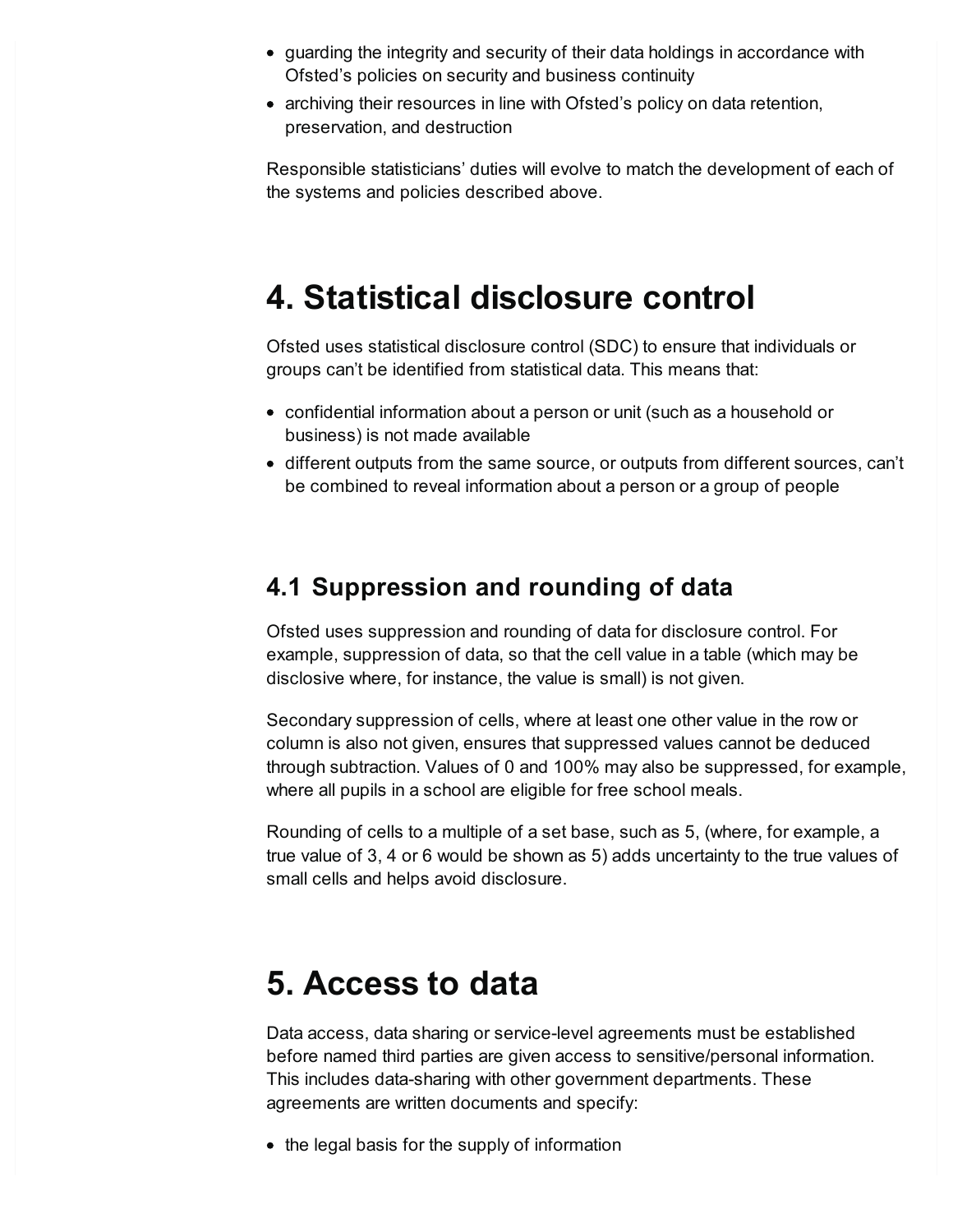- the precise data to be provided
- that they will be used for
- who may access and process them
- how long they will be retained

Jason Bradbury Head of Profession for Statistics **Ofsted** August 2018

#### **Is this page useful?** [Yes](https://www.gov.uk/contact/govuk) [No](https://www.gov.uk/contact/govuk) Is there [anything](https://www.gov.uk/contact/govuk) wrong with this page?

#### **Prepare for EU Exit**

| <b>Prepare your business or organisation for</b> | Living in Europe after the UK leaves the             |
|--------------------------------------------------|------------------------------------------------------|
| the UK leaving the EU                            | EU                                                   |
| Prepare for EU Exit if you live in the UK        | Continue to live in the UK after it leaves<br>the EU |

### **Services and information**

# **[Benefits](https://www.gov.uk/browse/benefits)** Births, deaths, [marriages](https://www.gov.uk/browse/births-deaths-marriages) and care Business and [self-employed](https://www.gov.uk/browse/business) [Childcare](https://www.gov.uk/browse/childcare-parenting) and parenting [Citizenship](https://www.gov.uk/browse/citizenship) and living in the UK [Crime,](https://www.gov.uk/browse/justice) justice and the law [Disabled](https://www.gov.uk/browse/disabilities) people Driving and [transport](https://www.gov.uk/browse/driving)

[Education](https://www.gov.uk/browse/education) and learning

[Employing](https://www.gov.uk/browse/employing-people) people

[Environment](https://www.gov.uk/browse/environment-countryside) and countryside

Housing and local [services](https://www.gov.uk/browse/housing-local-services)

[Money](https://www.gov.uk/browse/tax) and tax

[Passports,](https://www.gov.uk/browse/abroad) travel and living abroad

Visas and [immigration](https://www.gov.uk/browse/visas-immigration)

[Working,](https://www.gov.uk/browse/working) jobs and pensions

### **Departments and policy**

How [government](https://www.gov.uk/government/how-government-works) works

**[Departments](https://www.gov.uk/government/organisations)** 

**[Worldwide](https://www.gov.uk/world)** 

**[Services](https://www.gov.uk/search/services)** 

[Guidance](https://www.gov.uk/search/guidance-and-regulation) and regulation

News and [communications](https://www.gov.uk/search/news-and-communications)

Policy papers and [consultations](https://www.gov.uk/search/policy-papers-and-consultations)

[Transparency](https://www.gov.uk/search/transparency-and-freedom-of-information-releases) and freedom of information